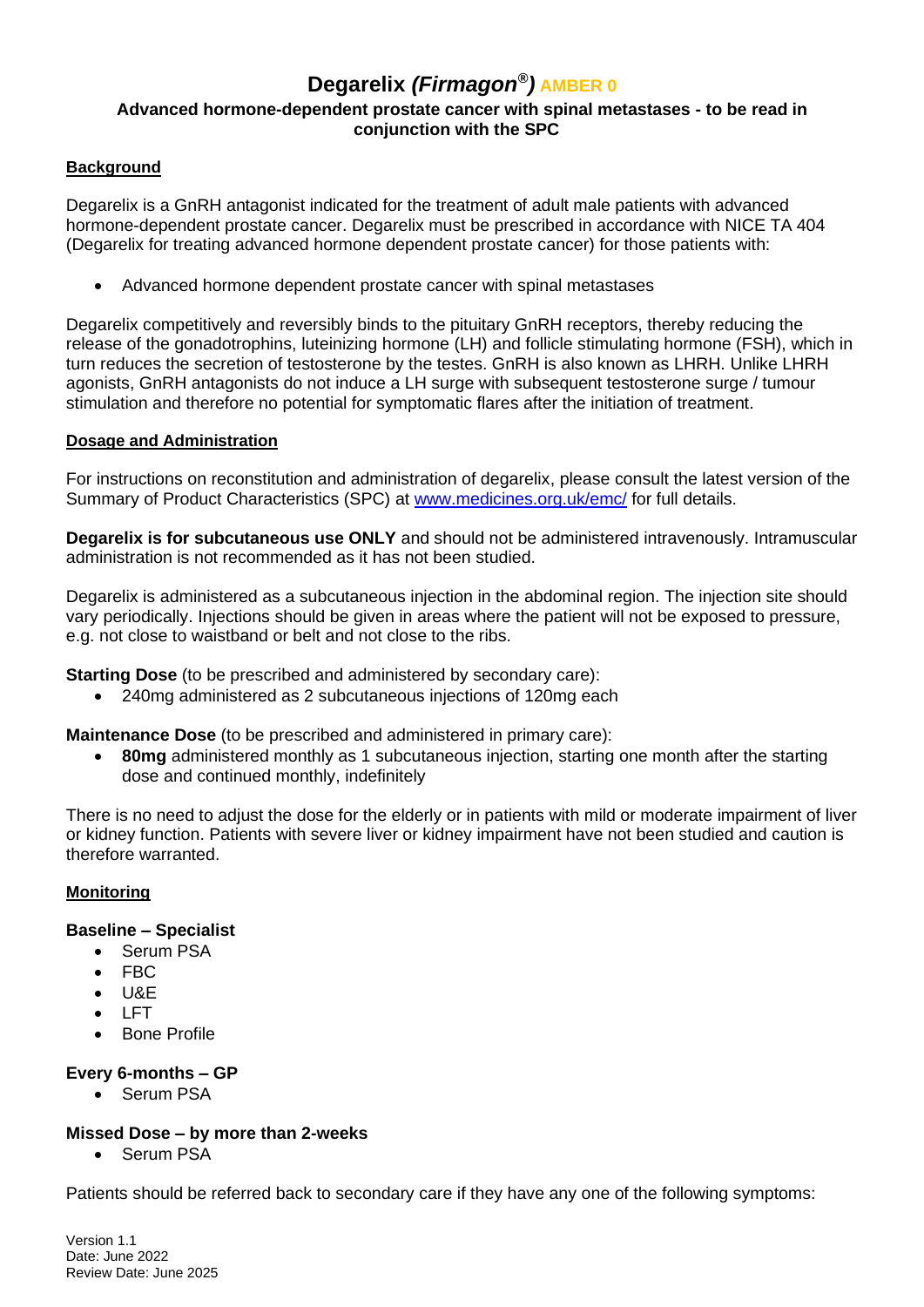- PSA above threshold (PSA rise of ≥50% from baseline in six months **OR** two consecutive PSA measurements of >20ng/ml)
- Deterioration in lower urinary tract symptoms
- Bone pain

Patients who have the following symptoms should be urgently re-referred on the same day (**if metastatic spinal cord compression is suspected the patient should be urgently referred direct to accident and emergency**):

- Lower limb neuropathy
- Suspicion of spinal cord compression

### **Contraindications and Cautions for Use**

**Contraindications:** Hypersensitivity to the active substance or to any of the excipients.

**Special Warnings and Precautions**: Long-term androgen deprivation therapy may prolong the QT interval. The benefit/risk ratio must be thoroughly appraised in patients with a history of a corrected QT interval over 450ms, in patients with a history of or risk factors for torsades de pointes and in patients receiving concomitant medicinal products that might prolong the QT interval as degarelix has not been studied in these patients.

Monitoring of liver function in patients with known or suspected hepatic disorder is advised during treatment.

Manufacturer advises caution in severe impairment—no information available.

Bone density changes have not been studied during treatment with degarelix. However, it can be anticipated that long periods of testosterone suppression in men will have effects on bone density.

Diabetic patients may require more frequent monitoring of blood glucose when receiving androgen deprivation therapy. The effect of degarelix on insulin and glucose levels has not been studied.

Cardiovascular disease such as stroke and myocardial infarction has been reported in the medical literature in patients with androgen deprivation therapy. Therefore, all cardiovascular risk factors should be taken into account when prescribing degarelix.

#### **Side Effects**

#### **Common or very common**

Anaemia; chills; diarrhoea; dizziness; fatigue; fever; gynaecomastia; headache; hot flush; influenza like illness; insomnia; musculoskeletal discomfort; musculoskeletal pain; nausea; sexual dysfunction; skin reactions; sweat changes; testicular disorders; weight changes

#### **Uncommon**

Alopecia; appetite decreased; arrhythmias; bone disorders; breast pain; cognitive impairment; constipation; depression; diabetes mellitus; dry mouth; dyspnoea; gastrointestinal discomfort; genital discomfort; hyperglycaemia; hypertension; hypotension; joint disorders; malaise; muscle spasms; muscle weakness; numbness; palpitations; pelvic pain; peripheral oedema; QT interval prolongation; renal impairment; urinary disorders; vision blurred; vomiting

#### **Rare or very rare**

Febrile neutropenia; heart failure; injection site necrosis; myocardial infarction

#### **Always consult the latest version of the SPC at [www.medicines.org.uk/](http://www.medicines.org.uk/)emc/ for full details.**

#### **Drug Interactions**

Version 1.1 Date: June 2022 Review Date: June 2025